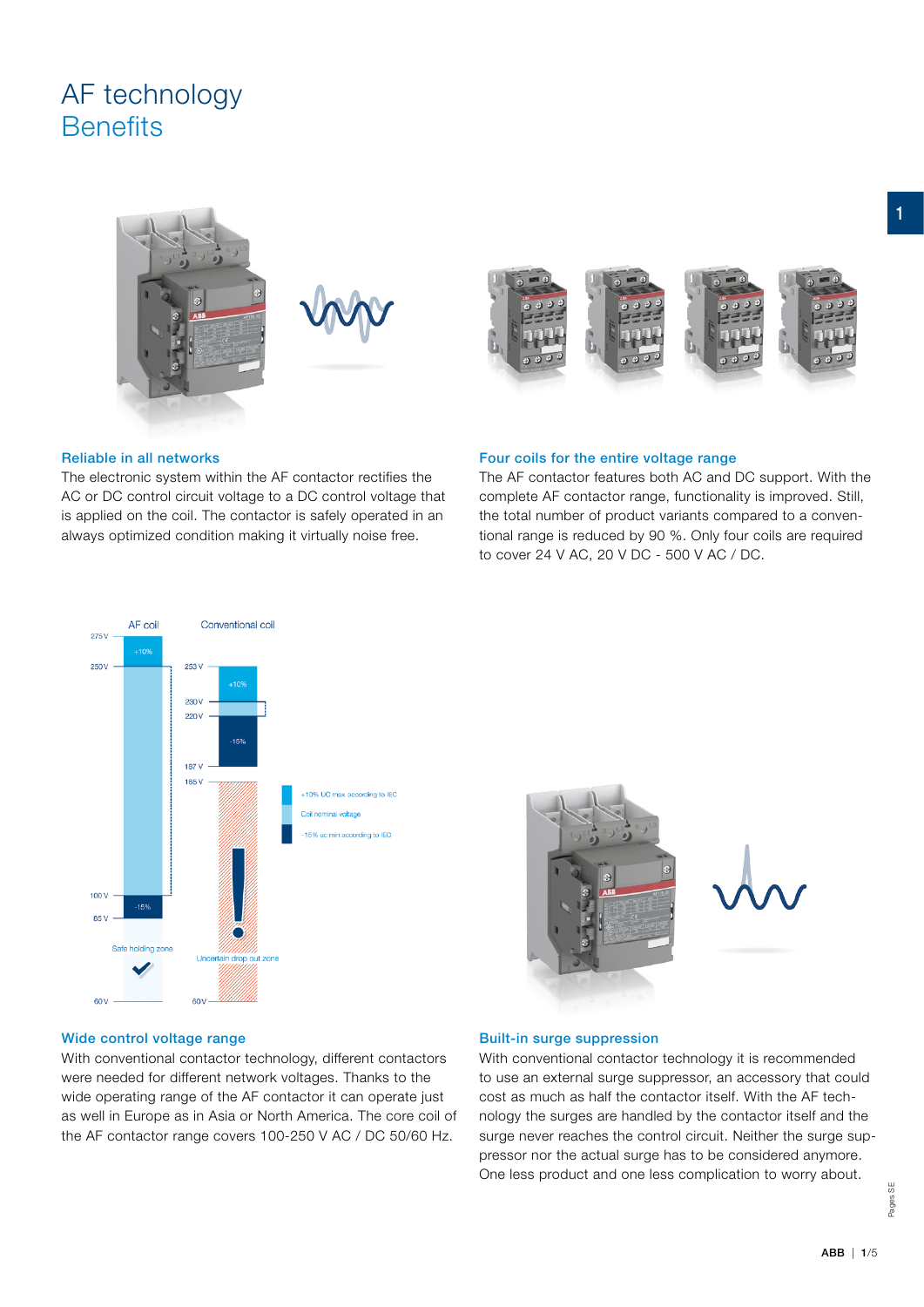# Contactors and motor protection Advanced but simple





# The AF contactor is compact

The AF contactor is compact in size and has had its width reduced by up to 30 % thanks to an 80 % reduction of the coil's energy consumption.

#### The AF contactor is flexible

AF09 ... AF370 is perfect for motor starting applications and for solutions where space is limited. Interlocked reversing pairs require no spacing between contactors meaning you can fit more functionality into cabinets or other small enclosures.



# Coil terminal access in the front

The AF contactor has its coil terminals accessible from the front. The cables or bars do not have to be disconnected in order to perform voltage measurement or servicing work.





# More functionality without adding width

The AF116 ... AF2650 can take up to 2 side mounted auxiliary contact blocks without adding to its width and are delivered with 1 N.O. + 1 N.C. as standard.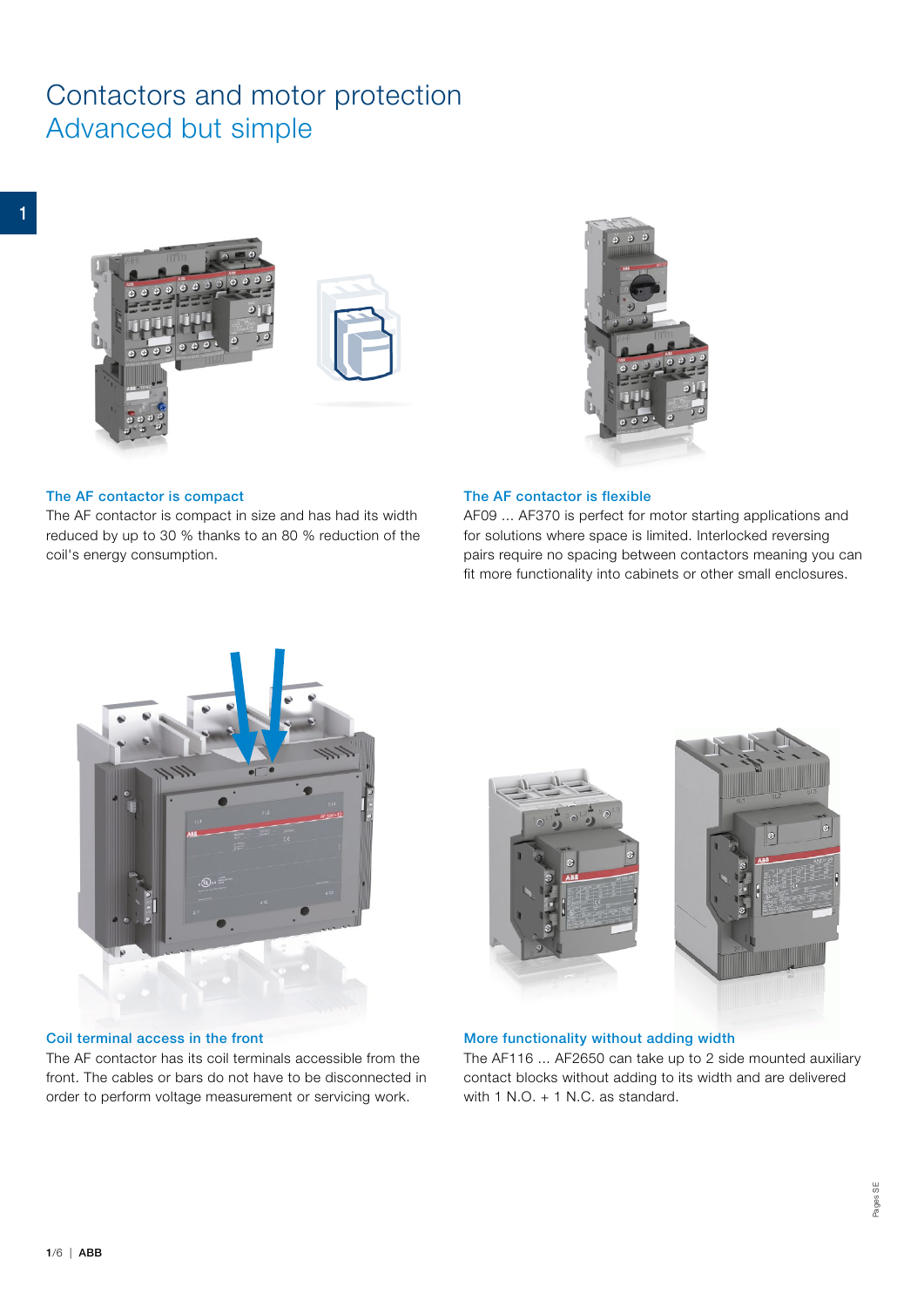# Contactors and motor protection Mechanical features



### Easy-to-use accessories

Contactors up to 96 A offer free choice of coil terminal access and can take side and front mounted auxiliary contact blocks. All the accessories: Coil connection terminals, mechanical and electrical interlocks and electronic timers are easily connected through the snap-to-connect function.





1









Additional LDC4 Front-mounted coil terminal block





### Safe control circuit with:

- Mirror contact according to IEC 60947-4-1
- Mechanically linked contacts according to IEC 60947-5-1
- Sealable and transparent protective covers on AF09 ... AF96 and overload relays TF/EF



Pages SE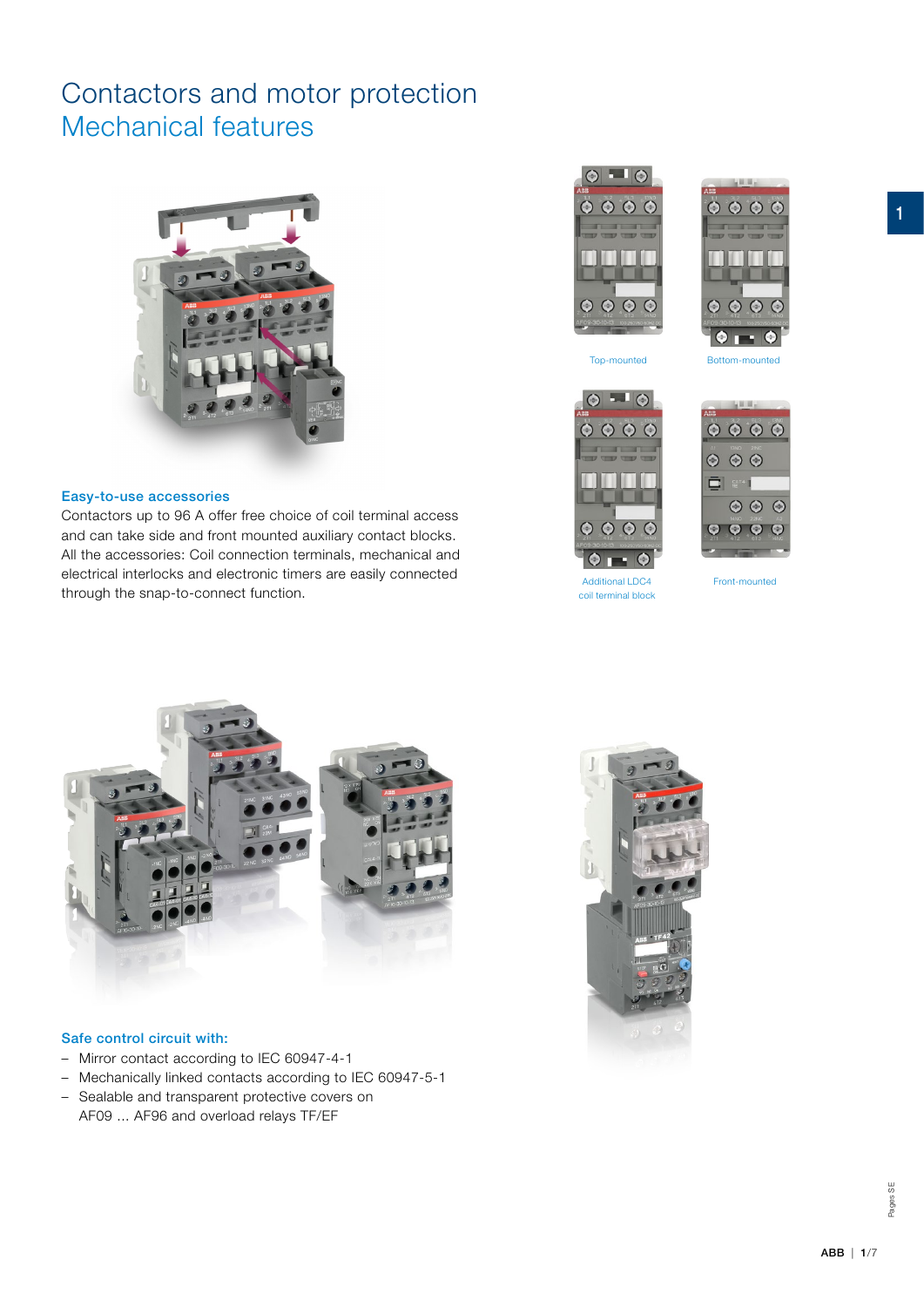1

| IEC (1) AC-3 Rated operational power $\theta \le 60$ °C (2), 400 V kW 4                                                                                   |                                                |                 |                               | 5.5                             |                  | 5.5                                             | 7.5          | 4                                                        | $5.5$ 7.5                     |                  | 11             | 15                | 18.5                          |  |
|-----------------------------------------------------------------------------------------------------------------------------------------------------------|------------------------------------------------|-----------------|-------------------------------|---------------------------------|------------------|-------------------------------------------------|--------------|----------------------------------------------------------|-------------------------------|------------------|----------------|-------------------|-------------------------------|--|
| UL/CSA 3-phase motor rating                                                                                                                               | 480 V                                          | hp 3            |                               | 5 <sup>5</sup>                  | $5^{\circ}$      | 7.5                                             | 10           | $5^{\circ}$                                              | 7.5                           | 10               | 15             | 20                | 25                            |  |
|                                                                                                                                                           |                                                |                 |                               |                                 |                  |                                                 |              |                                                          |                               |                  |                |                   |                               |  |
| <b>AC / DC Control supply</b>                                                                                                                             | 中                                              | Type -          |                               |                                 |                  |                                                 |              |                                                          | AF09 AF12 AF16 AF26 AF30 AF38 |                  |                |                   |                               |  |
| <b>AC Control supply</b>                                                                                                                                  | 中                                              | Type <b>B6</b>  |                               | <b>B7</b>                       | <b>AS09</b>      | <b>AS12 AS16</b>                                |              | AF09 AF12 AF16 AF26 AF30 AF38                            |                               |                  |                |                   |                               |  |
| <b>DC Control supply</b>                                                                                                                                  | 孛                                              | Type <b>BC6</b> |                               | BC7                             |                  | ASL09 ASL12 ASL16 AF09 AF12 AF16 AF26 AF30 AF38 |              |                                                          |                               |                  |                |                   |                               |  |
| <b>IEC</b><br>AC-3 Rated operational current $\theta \le 60^{\circ}C(2)$ , 400 V A                                                                        |                                                |                 | 8.5                           | 11.5                            | 9                | 12                                              | 15.5         | ∣9                                                       | 12                            | 18               | 26             | 32                | 38                            |  |
| AC-1 Rated operational current $\theta \le 40^{\circ}$ C, 690 V                                                                                           |                                                | $\mathsf{A}$    | <b>20</b> (400 V)             | <b>20</b> (400 V)               | 22               | 24                                              | 24           | 25                                                       | 28                            | 30               | 45             | 50                | 50                            |  |
| <b>UL/CSA General use rating</b>                                                                                                                          |                                                |                 |                               |                                 |                  |                                                 |              |                                                          |                               |                  |                |                   |                               |  |
|                                                                                                                                                           | 600 V                                          |                 | $A$ 12 (300 V)                | 16                              | 20               | 20                                              | 20           | 25                                                       | 28                            | 30               | 45 50          |                   | 50                            |  |
| NEMA NEMA Size                                                                                                                                            |                                                |                 | $\qquad \qquad -$             | $\hspace{0.1mm}-\hspace{0.1mm}$ | 00               | 00                                              | $\mathbf{0}$ | 00<br>$\overline{\mathbf{0}}$                            |                               | $\hspace{0.1mm}$ | 11.            |                   |                               |  |
| (1) 1000 V IEC ratings available for AF80, AF96 and AF146  AF2650 contactors.<br>(2) $\theta \le 55$ °C for mini contactors and AF400  AF2650 contactors. |                                                |                 |                               |                                 |                  |                                                 |              |                                                          |                               |                  |                |                   |                               |  |
| <b>Main accessories</b>                                                                                                                                   |                                                |                 |                               |                                 |                  |                                                 |              |                                                          |                               |                  |                |                   |                               |  |
| Auxiliary contact blocks                                                                                                                                  | Front mounting                                 |                 | CAF6                          |                                 |                  | CA3-10 (1 x N.O.)<br>$CAA3-01$ (1 x N.C.)       |              | $\mathbf{CA4-10}$ (1 x N.O.)<br>$CAA-01$ (1 x N.C.)      |                               |                  |                |                   |                               |  |
|                                                                                                                                                           | Side mounting                                  |                 | CA6                           |                                 |                  |                                                 |              | $\mathbf{CAL4}\text{-}\mathbf{11}$ (1 x N.O. + 1 x N.C.) |                               |                  |                |                   |                               |  |
| <b>Timers</b>                                                                                                                                             | Electronic                                     |                 |                               |                                 | TEF3-ON          |                                                 |              | TEF4-ON                                                  |                               |                  |                |                   |                               |  |
|                                                                                                                                                           |                                                |                 |                               |                                 | TEF3-OFF         |                                                 |              | TEF4-OFF                                                 |                               |                  |                |                   |                               |  |
| Interlocking units (3)                                                                                                                                    | Mechanical                                     |                 |                               |                                 | VM <sub>3</sub>  |                                                 |              | VM4                                                      |                               |                  |                |                   |                               |  |
|                                                                                                                                                           | Mechanical / Electrical                        |                 |                               |                                 |                  |                                                 |              | VEM4                                                     |                               |                  |                |                   |                               |  |
| <b>Connection sets</b>                                                                                                                                    | For reversing contactors                       |                 | <b>BSM6-30</b>                |                                 | <b>BER16C-3</b>  |                                                 |              | <b>BER16-4</b>                                           |                               |                  | <b>BER38-4</b> |                   |                               |  |
|                                                                                                                                                           |                                                |                 |                               |                                 |                  |                                                 |              |                                                          |                               |                  |                |                   |                               |  |
| Surge suppressors                                                                                                                                         | Varistor (AC/DC)                               |                 | RV-BC6                        |                                 |                  | RV5 (24440 V)                                   |              | Built-in surge protection                                |                               |                  |                |                   |                               |  |
|                                                                                                                                                           | RC type (AC)                                   |                 |                               |                                 |                  | RC5-1 (24440 V)                                 |              |                                                          |                               |                  |                |                   |                               |  |
|                                                                                                                                                           | Transil diode (DC)                             |                 | RD7                           |                                 |                  | <b>RT5</b> (12264 V)                            |              |                                                          |                               |                  |                |                   |                               |  |
| (3) See available reversing contactors VB6, VB7 and VAS09  VAS16.                                                                                         |                                                |                 |                               |                                 |                  |                                                 |              |                                                          |                               |                  |                |                   |                               |  |
|                                                                                                                                                           |                                                |                 |                               |                                 |                  |                                                 |              |                                                          |                               |                  |                |                   |                               |  |
|                                                                                                                                                           |                                                |                 |                               |                                 |                  |                                                 |              |                                                          |                               |                  |                |                   |                               |  |
| <b>Overload relays</b>                                                                                                                                    |                                                |                 |                               |                                 |                  |                                                 |              |                                                          |                               |                  |                |                   |                               |  |
| Thermal relays                                                                                                                                            | Class 10                                       |                 | $T16$ (0.1016 A)              |                                 |                  | T16(0.1016 A)                                   |              | $\sqrt{TP42}$ (0.1038 A)                                 |                               |                  |                |                   |                               |  |
| غننف                                                                                                                                                      | (Class 10A for TF140, TA200DU)                 |                 |                               |                                 |                  |                                                 |              |                                                          |                               |                  |                |                   |                               |  |
| Electronic relays                                                                                                                                         | Class 10E, 20E, 30E                            |                 | $E16DU$ (0.1018.9 A)          |                                 |                  |                                                 |              | EF19 (0.1018.9 A)                                        |                               |                  |                | EF19 (0.1018.9 A) |                               |  |
|                                                                                                                                                           |                                                |                 |                               |                                 |                  |                                                 |              |                                                          |                               |                  |                | EF45 (945 A)      |                               |  |
|                                                                                                                                                           |                                                |                 |                               |                                 |                  |                                                 |              |                                                          |                               |                  |                |                   |                               |  |
|                                                                                                                                                           |                                                |                 |                               |                                 |                  |                                                 |              |                                                          |                               |                  |                |                   |                               |  |
| <b>Manual motor starters</b>                                                                                                                              |                                                |                 |                               |                                 |                  |                                                 |              |                                                          |                               |                  |                |                   |                               |  |
|                                                                                                                                                           | Thermal / magnetic protection MS116 (0.1032 A) |                 |                               |                                 |                  | MS116 (0.1032 A)                                |              |                                                          |                               |                  |                |                   | MS165 (4)                     |  |
|                                                                                                                                                           | Class 10                                       |                 | Ics up to 50 kA for class 10A |                                 |                  | Ics up to 50 kA for class 10A                   |              |                                                          |                               |                  |                |                   | (1065 A)<br>Ics up to 100 kA  |  |
|                                                                                                                                                           |                                                |                 | MS132 (0.1032 A)              |                                 |                  | MS132 (0.1032 A)                                |              |                                                          |                               |                  |                |                   |                               |  |
|                                                                                                                                                           |                                                |                 | Ics up to 100 kA              |                                 | Ics up to 100 kA |                                                 |              |                                                          |                               |                  |                |                   |                               |  |
|                                                                                                                                                           |                                                |                 |                               |                                 |                  |                                                 |              |                                                          |                               |                  |                |                   | <b>MS497</b>                  |  |
|                                                                                                                                                           |                                                |                 |                               |                                 |                  |                                                 |              |                                                          |                               |                  |                |                   | (22100 A)<br>Ics up to 100 kA |  |
|                                                                                                                                                           |                                                |                 |                               |                                 |                  |                                                 |              |                                                          |                               |                  |                |                   |                               |  |
|                                                                                                                                                           | Magnetic only types                            |                 | MO132 (0.1632A)               |                                 | lcs up to 100 kA | MO132 (0.1632 A)                                |              |                                                          |                               |                  |                |                   | MO165 (4)<br>(1665 A)         |  |
|                                                                                                                                                           |                                                |                 |                               |                                 |                  |                                                 |              |                                                          |                               |                  |                |                   | Ics up to 100 kA              |  |
|                                                                                                                                                           |                                                |                 |                               |                                 |                  |                                                 |              |                                                          |                               |                  |                |                   |                               |  |
|                                                                                                                                                           |                                                |                 |                               |                                 |                  |                                                 |              |                                                          |                               |                  |                |                   |                               |  |
|                                                                                                                                                           |                                                |                 |                               |                                 |                  |                                                 |              |                                                          |                               |                  |                |                   |                               |  |
|                                                                                                                                                           |                                                |                 |                               |                                 |                  |                                                 |              |                                                          |                               |                  |                |                   |                               |  |
| Accessories                                                                                                                                               | For contactor mounting                         |                 | <b>BEA7/132</b>               |                                 | <b>BEA16-3</b>   |                                                 |              | <b>BEA16-4</b>                                           |                               |                  | <b>BEA38-4</b> |                   |                               |  |

(4) MS165/MO165 are suitable for use with AF09 ... AF30 for North american applications. (5) BEA65-4 suitable for MS165 and MO165 only.